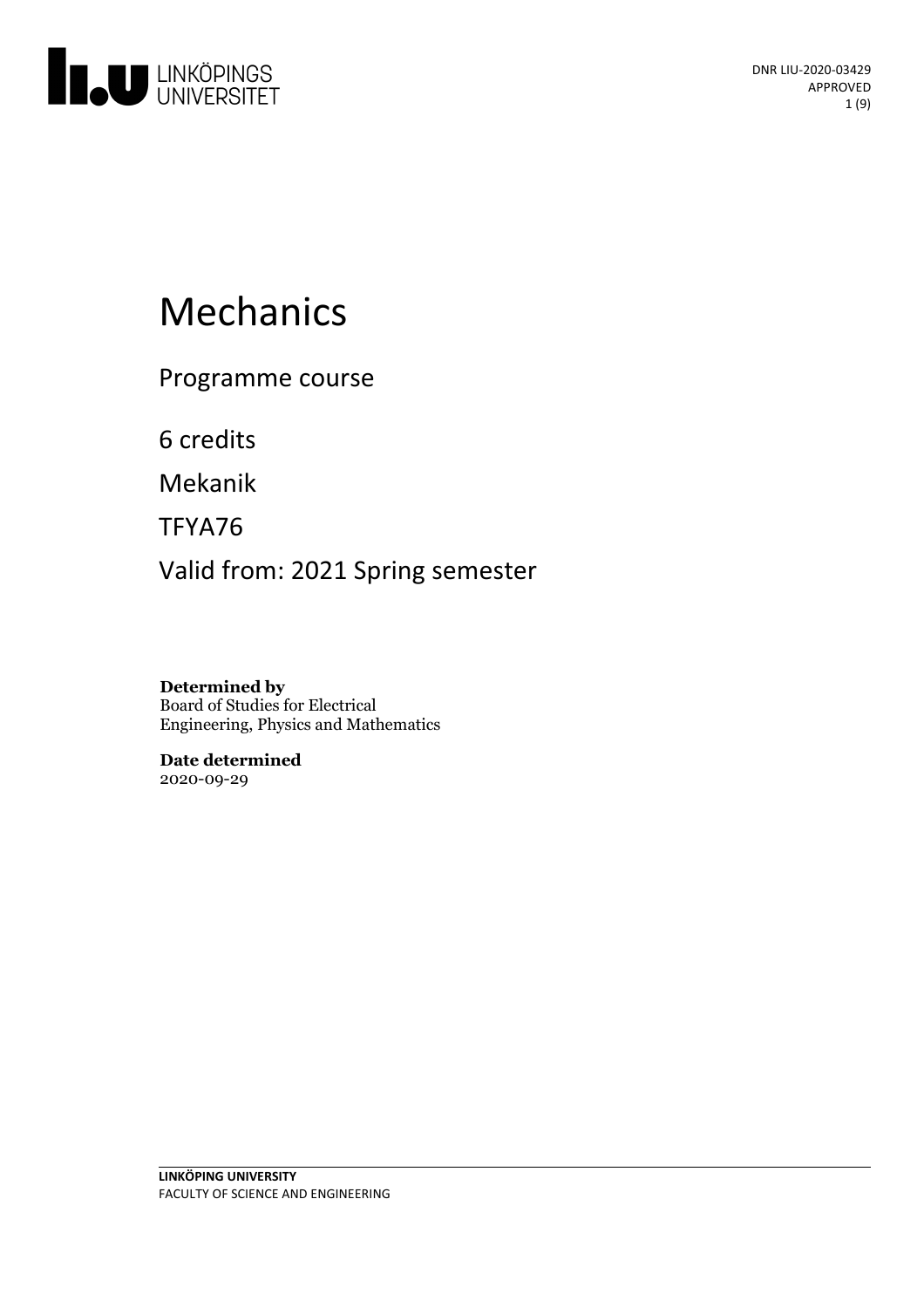# Main field of study

Applied Physics, Physics

### Course level

First cycle

### Advancement level

 $G_1X$ 

### Course offered for

- Master of Science in Biomedical Engineering
- Master of Science in Applied Physics and Electrical Engineering International

# Prerequisites

Calculus in one and several variables, Linear algebra

# Intended learning outcomes

The purpose of the course is to give the student basic knowledge in mechanics. After the course the student should be able to:

- use kinematics to describe motion
- solve problems, describe phenomenon, and perform mechanical calculations by using Newton's laws of motion and conservation laws
- apply the theory in order to determine statics and dynamics of particles, particle systems, rigid bodies, and fluids
- perform and anlyze mechanical experiments

### Course content

Kinematics: position, velocity, acceleration, angular position, angular velocity, angular acceleration, relative motion. Fundamental physical concepts: mass, force, linear momentum, angular

momentum, torque, work, kinetic energy, power, conservative forces, potential

energy. Newton's laws of motion. Conservation of linear momentum, angular momentum, and energy. Statics and dynamics of particles and particle systems. Centre of mass. Total linear and angular momentum. Kinetic energy of <sup>a</sup> particle system. Rotation of <sup>a</sup> rigid body. Moments of inertia. Equilibrium, static equilibrium. Newton´s theory of gravity. Statics and dynamics of fluids.

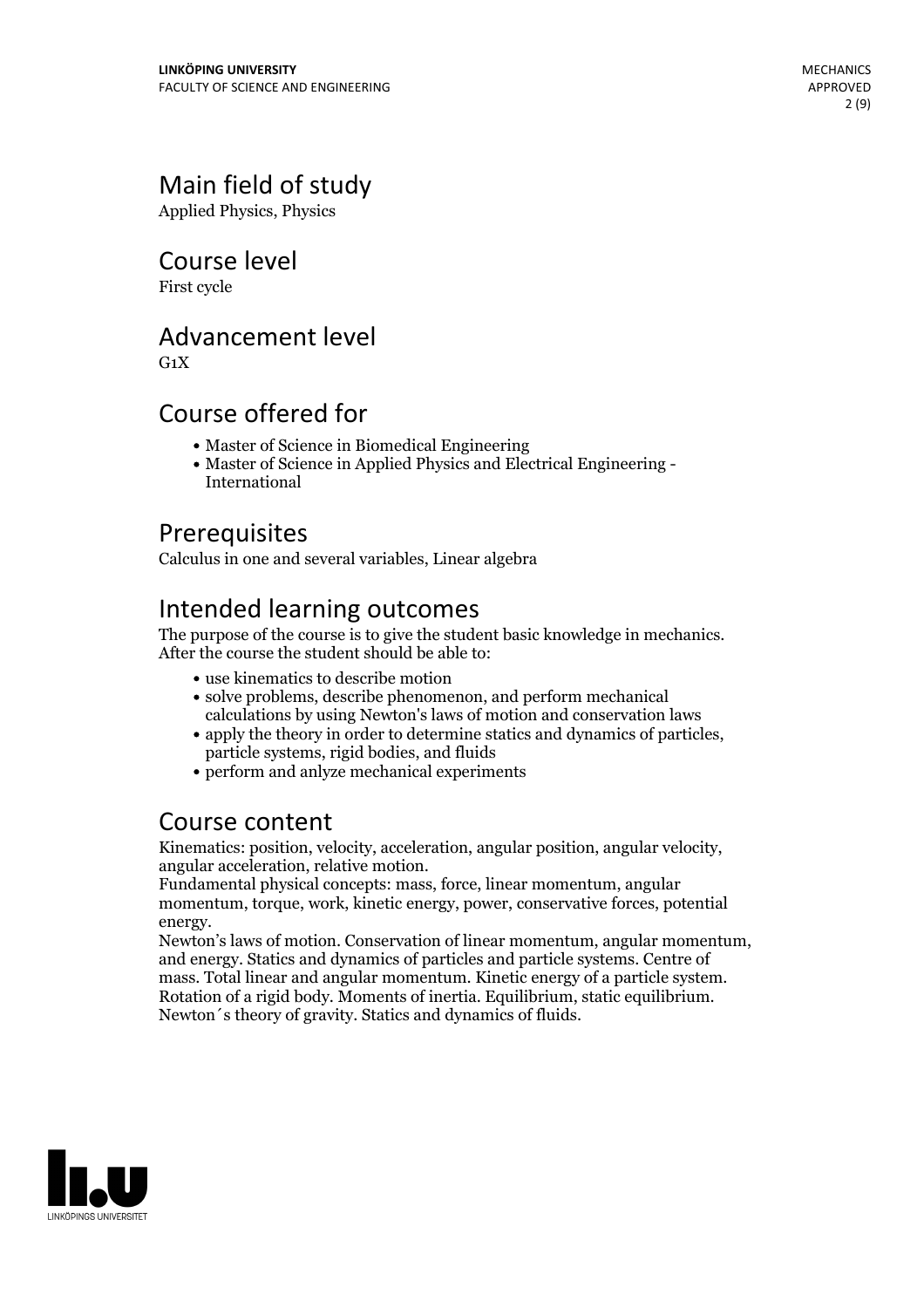# Teaching and working methods

Lectures, tutorials and laboratory work.

### Examination

| LAB1 | Laboratory work     | 1 credits | U.G        |
|------|---------------------|-----------|------------|
| TEN1 | Written examination | 5 credits | U, 3, 4, 5 |

### Grades

Four-grade scale, LiU, U, 3, 4, 5

# Other information

Supplementary courses: Mechanics (second course), Analytical mechanics

### **About teaching and examination language**

The teaching language is presented in the Overview tab for each course. The examination language relates to the teaching language as follows:

- If teaching language is Swedish, the course as a whole or in large parts, is taught in Swedish. Please note that although teaching language is Swedish, parts of the course could be given in English. Examination language is
- Swedish.<br>• If teaching language is Swedish/English, the course as a whole will be taught in English if students without prior knowledge of the Swedish language participate. Examination language is Swedish or English
- $\bullet$  If teaching language is English, the course as a whole is taught in English. Examination language is English.

### **Other**

The course is conducted in a manner where both men's and women's

The planning and implementation of a course should correspond to the course syllabus. The course evaluation should therefore be conducted with the course syllabus as a starting point.

# Department

Institutionen för fysik, kemi och biologi

# Director of Studies or equivalent

Magnus Boman

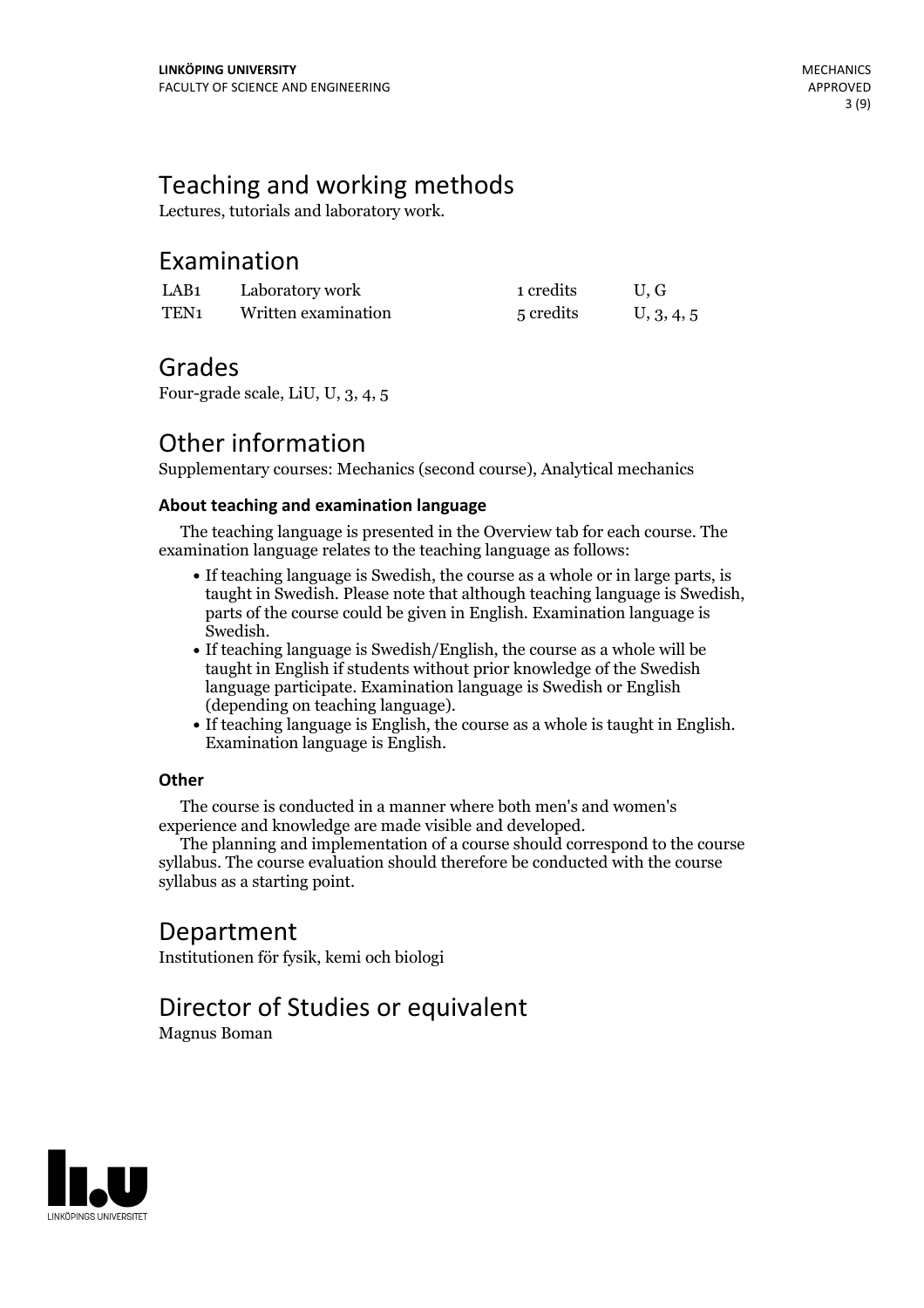# Examiner

Bo Durbeej

### Course website and other links

<http://www.ifm.liu.se/edu/coursescms/tfya76/>

### Education components

Preliminary scheduled hours: 48 h Recommended self-study hours: 112 h

# Course literature

### **Books**

Young and Freedman, (2016) *University Physics with Modern Physics* (14th edition) Pearson ISBN: 9781784474256 Volume 1 (Chaps. 1-20). Pearson New International Edition, Pearson, Paperback

### **Compendia**

Nordling and Österman, Physics Handbook, Studentlitteratur, 2006, ISBN: 9789144044538

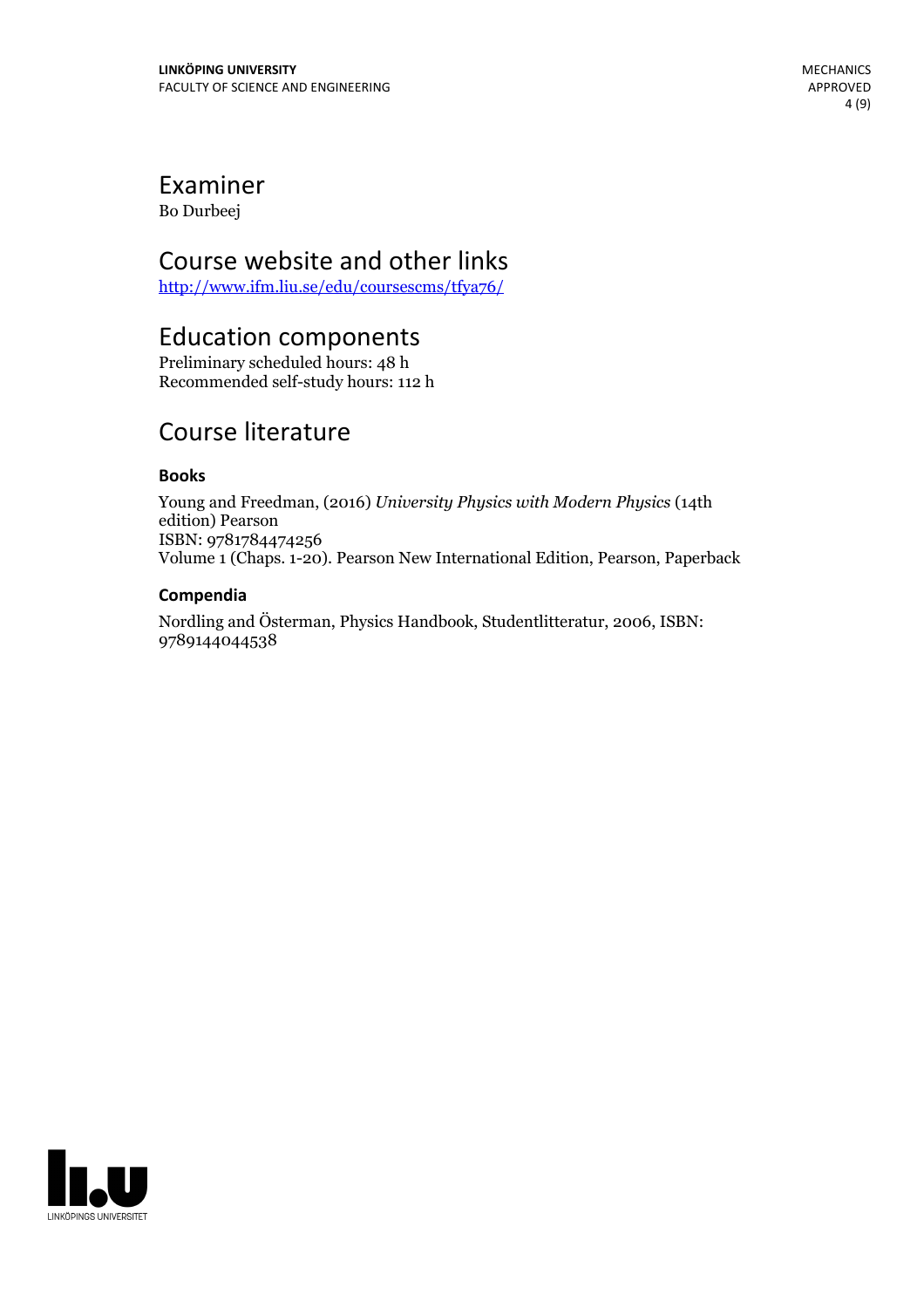# **Common rules**

### **Course syllabus**

A syllabus must be established for each course. The syllabus specifies the aim and contents of the course, and the prior knowledge that a student must have in order to be able to benefit from the course.

### **Timetabling**

Courses are timetabled after a decision has been made for this course concerning its assignment to a timetable module.

### **Interrupting a course**

The vice-chancellor's decision concerning regulations for registration, deregistration and reporting results (Dnr LiU-2015-01241) states that interruptions in study are to be recorded in Ladok. Thus, all students who do not participate in a course for which they have registered must record the interruption, such that the registration on the course can be removed. Deregistration from <sup>a</sup> course is carried outusing <sup>a</sup> web-based form: https://www.lith.liu.se/for-studenter/kurskomplettering?l=en.

### **Cancelled courses**

Courses with few participants (fewer than 10) may be cancelled or organised in a manner that differs from that stated in the course syllabus. The Dean is to deliberate and decide whether a course is to be cancelled or changed from the course syllabus.

### **Guidelines relatingto examinations and examiners**

For details, see Guidelines for education and examination for first-cycle and second-cycle education at Linköping University, Dnr LiU-2019-00920 (http://styrdokument.liu.se/Regelsamling/VisaBeslut/917592).

An examiner must be employed as a teacher at LiU according to the LiU Regulations for Appointments, Dnr LiU-2017-03931 (https://styrdokument.liu.se/Regelsamling/VisaBeslut/622784). For courses in second-cycle, the following teachers can be appointed as examiner: Professor (including Adjunct and Visiting Professor), Associate Professor (including Adjunct), Senior Lecturer (including Adjunct and Visiting Senior Lecturer), Research Fellow, or Postdoc. For courses in first-cycle, Assistant Lecturer (including Adjunct and Visiting Assistant Lecturer) can also be appointed as examiner in addition to those listed for second-cycle courses. In exceptional cases, a Part-time Lecturer can also be appointed as an examiner at both first- and second cycle, see Delegation of authority for the Board of Faculty of Science and Engineering.

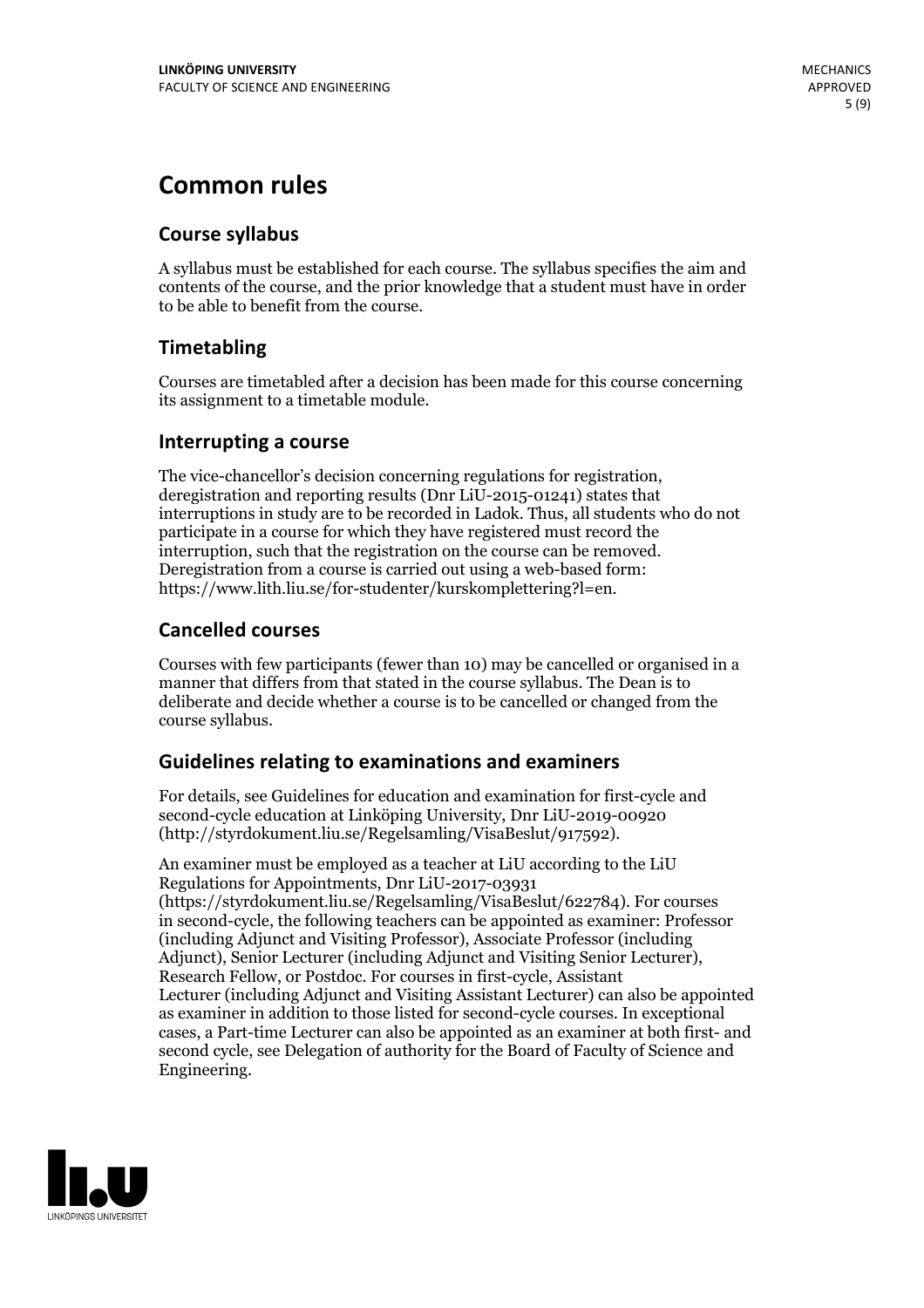### **Forms of examination**

#### **Principles for examination**

Written and oral examinations and digital and computer-based examinations are held at least three times a year: once immediately after the end of the course, once in August, and once (usually) in one of the re-examination periods. Examinations held at other times are to follow a decision of the board of studies.

Principles for examination scheduling for courses that follow the study periods:

- courses given in VT1 are examined for the first time in March, with re-examination in June and August
- courses given in VT2 are examined for the first time in May, with re-examination in August and October
- courses given in HT1 are examined for the first time in October, with re-examination in January and August
- courses given in HT2 are examined for the first time in January, with re-examination in March and in August.

The examination schedule is based on the structure of timetable modules, but there may be deviations from this, mainly in the case of courses that are studied and examined for several programmes and in lower grades (i.e. 1 and 2).

Examinations for courses that the board of studies has decided are to be held in alternate years are held three times during the school year in which the course is given according to the principles stated above.

Examinations for courses that are cancelled orrescheduled such that they are not given in one or several years are held three times during the year that immediately follows the course, with examination scheduling that corresponds to the scheduling that was in force before the course was cancelled or rescheduled.

When a course is given for the last time, the regular examination and two re-<br>examinations will be offered. Thereafter, examinations are phased out by offering three examinations during the following academic year at the same times as the examinations in any substitute course. If there is no substitute course, three examinations will be offered during re-examination periods during the following academic year. Other examination times are decided by the board of studies. In all cases above, the examination is also offered one more time during the academic year after the following, unless the board of studies decides otherwise.

If a course is given during several periods of the year (for programmes, or on different occasions for different programmes) the board or boards of studies determine together the scheduling and frequency of re-examination occasions.

#### **Retakes of other forms of examination**

Regulations concerning retakes of other forms of examination than written examinations and digital and computer-based examinations are given in the LiU guidelines for examinations and examiners, http://styrdokument.liu.se/Regelsamling/VisaBeslut/917592.

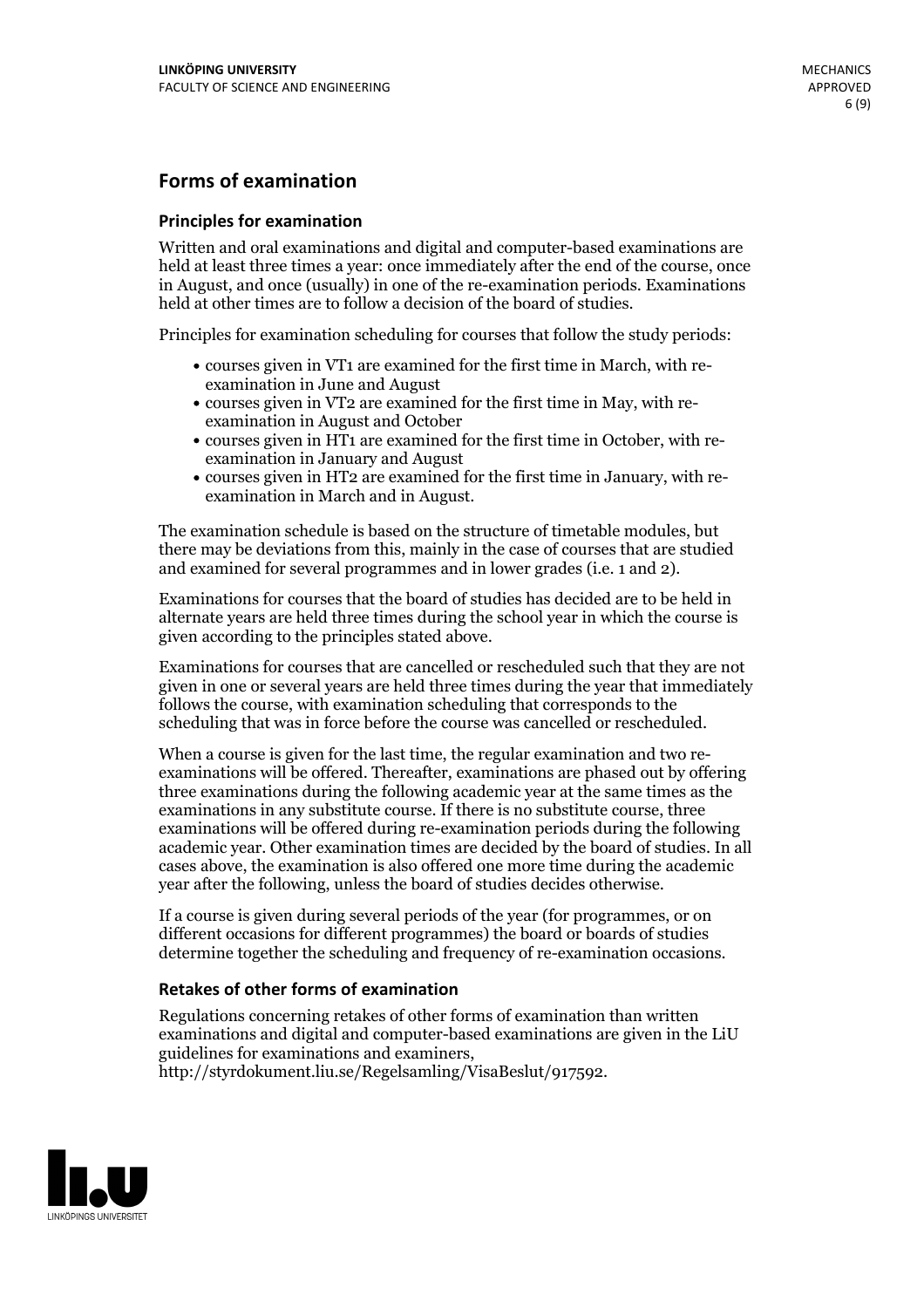#### **Registration for examination**

Until January 31 2021, the following applies according to previous guidelines: In order to take an written, digital or computer-based examination student must register in advance at the Student Portal during the registration period, which Candidates are informed of the location of the examination by email, four days in advance. Students who have not registered for an examination run the risk of being refused admittance to the examination, if space is not available.

From February 1 2021, new guidelines applies for registration for written, digital or computer-based examination, Dnr LiU-2020-02033 (https://styrdokument.liu.se/Regelsamling/VisaBeslut/622682).

Symbols used in the examination registration system:

\*\* denotes that the examination is being given for the penultimate time.

\* denotes that the examination is being given for the last time.

#### **Code of conduct for students during examinations**

Details are given in a decision in the university's rule book: http://styrdokument.liu.se/Regelsamling/VisaBeslut/622682.

#### **Retakes for higher grade**

Students at the Institute of Technology at LiU have the right to retake written examinations and digital and computer-based examinations in an attempt to achieve a higher grade. This is valid for all examination components with code "TEN", "DIT" and "DAT". The same right may not be exercised for other examination components, unless otherwise specified in the course syllabus.

A retake is not possible on courses that are included in an issued degree diploma.

#### **Grades**

The grades that are preferably to be used are Fail (U), Pass (3), Pass not without distinction  $(4)$  and Pass with distinction  $(5)$ .

- Grades U, 3, 4, 5 are to be awarded for courses that have written or digital examinations.<br>• Grades Fail (U) and Pass (G) may be awarded for courses with a large
- degree of practical components such as laboratory work, project work and
- Grades Fail (U) and Pass (G) are to be used for degree projects and other independent work.

#### **Examination components**

The following examination components and associated module codes are used at the Faculty of Science and Engineering:

Grades U, 3, 4, 5 are to be awarded for written examinations (TEN) and

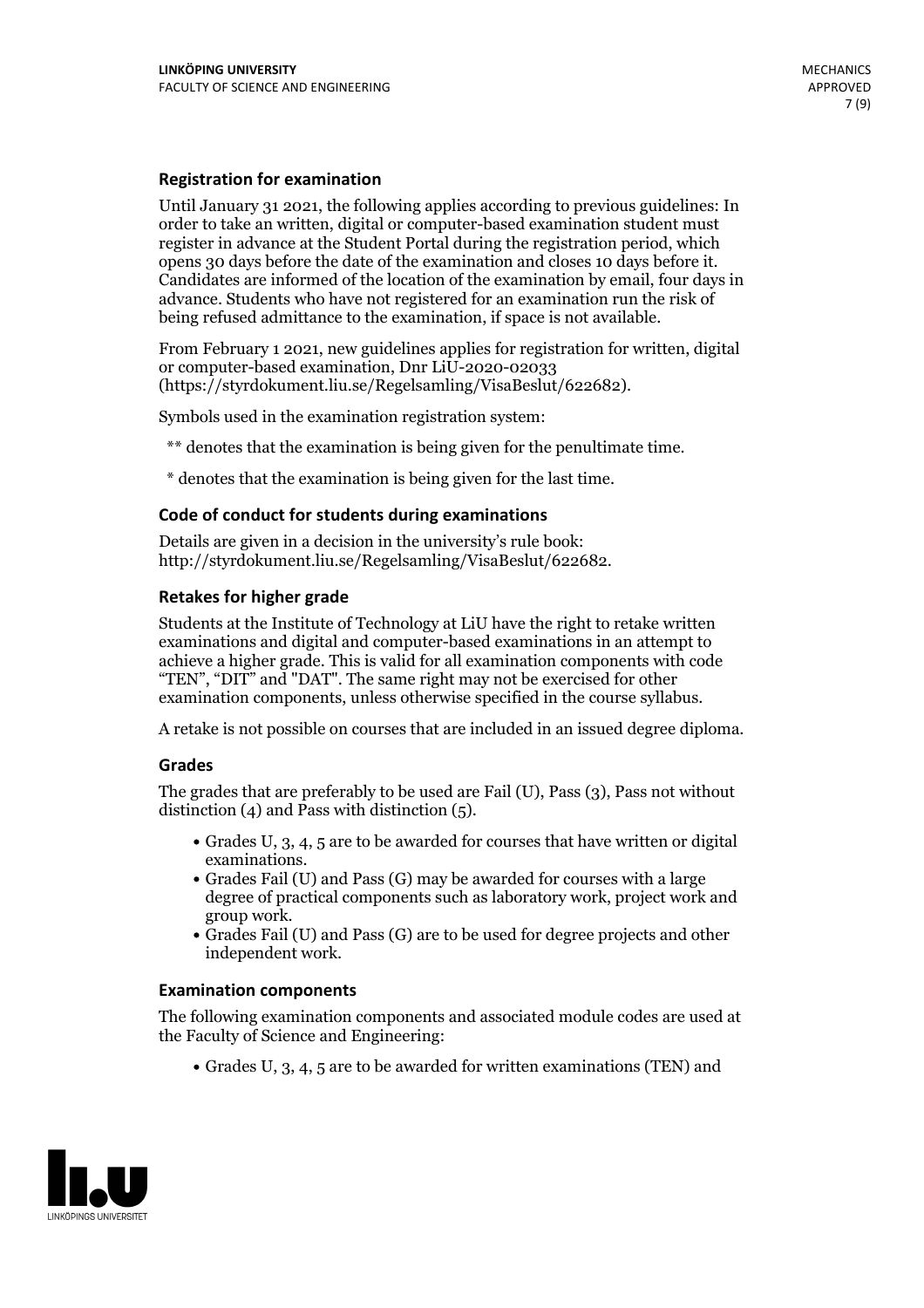- digital examinations (DIT).<br>• Examination components for which the grades Fail (U) and Pass (G) may be awarded are laboratory work (LAB), project work (PRA), preparatory written examination (KTR), digital preparatory written examination (DIK), oral examination (MUN), computer-based examination (DAT), home
- assignment (HEM), and assignment (UPG).<br>• Students receive grades either Fail (U) or Pass (G) for other examination components in which the examination criteria are satisfied principally through active attendance such as tutorial group (BAS) or examination item
- (MOM).<br>• Grades Fail (U) and Pass (G) are to be used for the examination components Opposition (OPPO) and Attendance at thesis presentation (AUSK) (i.e. part of the degree project).

In general, the following applies:

- 
- Mandatory course components must be scored and given <sup>a</sup> module code. Examination components that are not scored, cannot be mandatory. Hence, it is voluntary to participate in these examinations, and the voluntariness must be clearly stated. Additionally, if there are any associated conditions to the examination component, these must be clearly stated as well.<br>• For courses with more than one examination component with grades
- U,3,4,5, it shall be clearly stated how the final grade is weighted.

For mandatory components, the following applies: If special circumstances prevail, and if it is possible with consideration of the nature ofthe compulsory component, the examiner may decide to replace the compulsory component with another equivalent component. (In accordance with the LiU Guidelines for education and examination for first-cycle and second-cycle education at Linköping University, http://styrdokument.liu.se/Regelsamling/VisaBeslut/917592).

For written examinations, the following applies: If the LiU coordinator for students with disabilities has granted a student the right to an adapted examination for a written examination in an examination hall, the student has the right to it. If the coordinator has instead recommended for the student an adapted examination or alternative form of examination, the examiner may grant this if the examiner assesses that it is possible, based on consideration of the course objectives. (In accordance with the LiU Guidelines for education and examination for first-cycle and second-cycle education at Linköping University, http://styrdokument.liu.se/Regelsamling/VisaBeslut/917592).

#### **Reporting of examination results**

The examination results for a student are reported at the relevant department.

#### **Plagiarism**

For examinations that involve the writing of reports, in cases in which it can be assumed that the student has had access to other sources (such as during project work, writing essays, etc.), the material submitted must be prepared in accordance